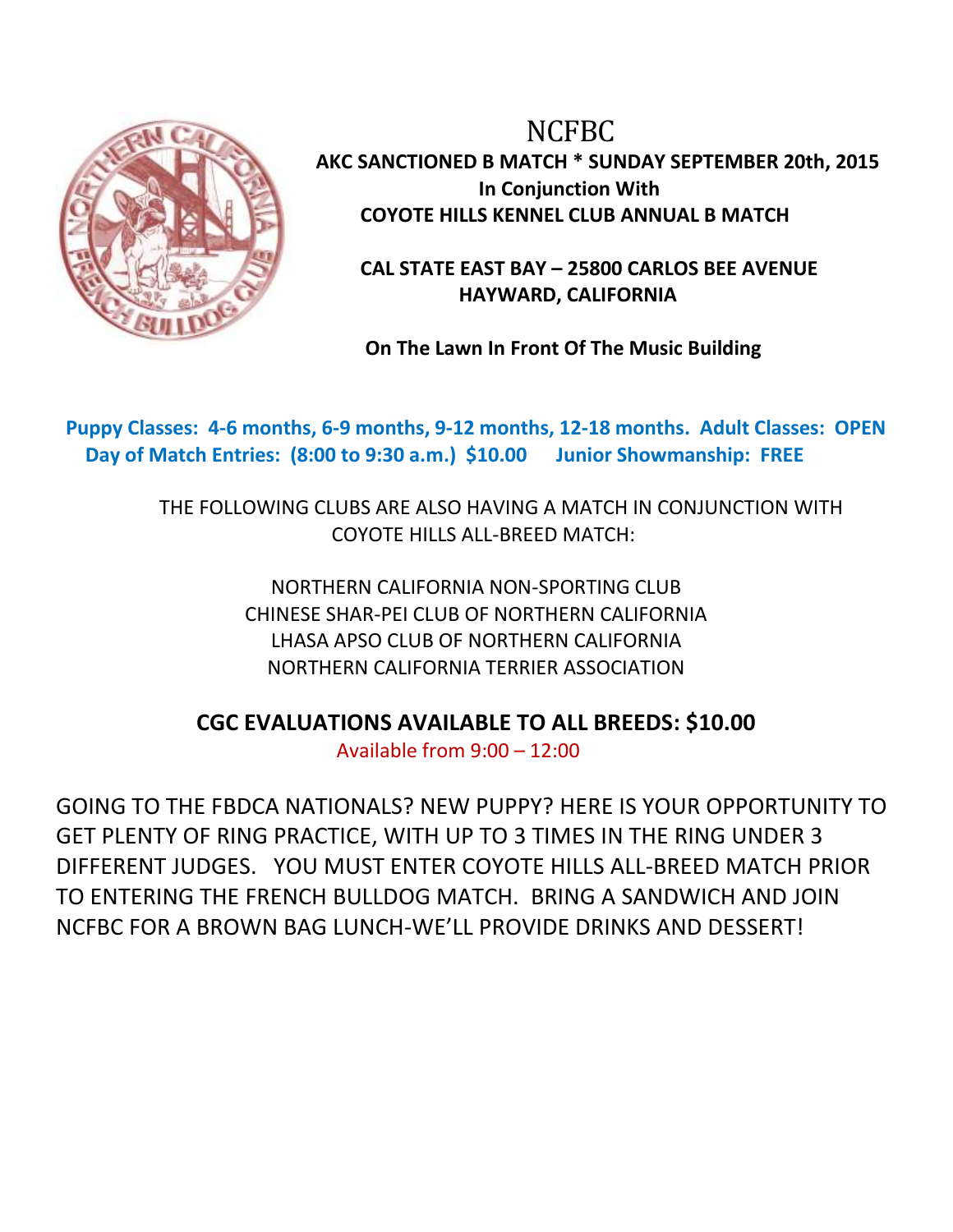## Directions to Cal State East Bay, Hayward

1-880 North or South- Take exit #27/CA-92/Jackson St/San Mateo Br onto CA-92 E toward Downtown. 2.1 mi., Turn right onto Mission Blvd (CA-238 S). 0.7 mi., Turn left onto Carlos Bee Blvd. 0.6 mi., Bear right to stay on Carlos Bee Blvd. 498 ft., Turn left onto W Loop Rd., Stay on W Loop Rd. to first parking lot., (see Cal State East Bay for Match location). 1-580 West -Take exit #36/Redwood Rd. 0.2 mi., Turn left onto Redwood Rd. 0.6 mi., Bear right onto <sup>A</sup> St. 0.9 mi., Turn left onto Mission Blvd (CA-238 S). 1.1mi., Turn left onto Carlos Bee Blvd. 0.6 mi., Bear right to stay on Carlos Bee Blvd.498 ft., Turn left onto W Loop Rd., Stay on W Loop Rd. to first parking lot., (see Cal State East Bay for Match location).



For more info please contact NCFBC Match Chair Susan Bunyard at [sbunyard@comcast.net](mailto:sbunyard@comcast.net) or NCFBC Match Secretary Sue Cunningham at [sierrasuejo@volcano.net](mailto:sierrasuejo@volcano.net) or 209-295-7096.